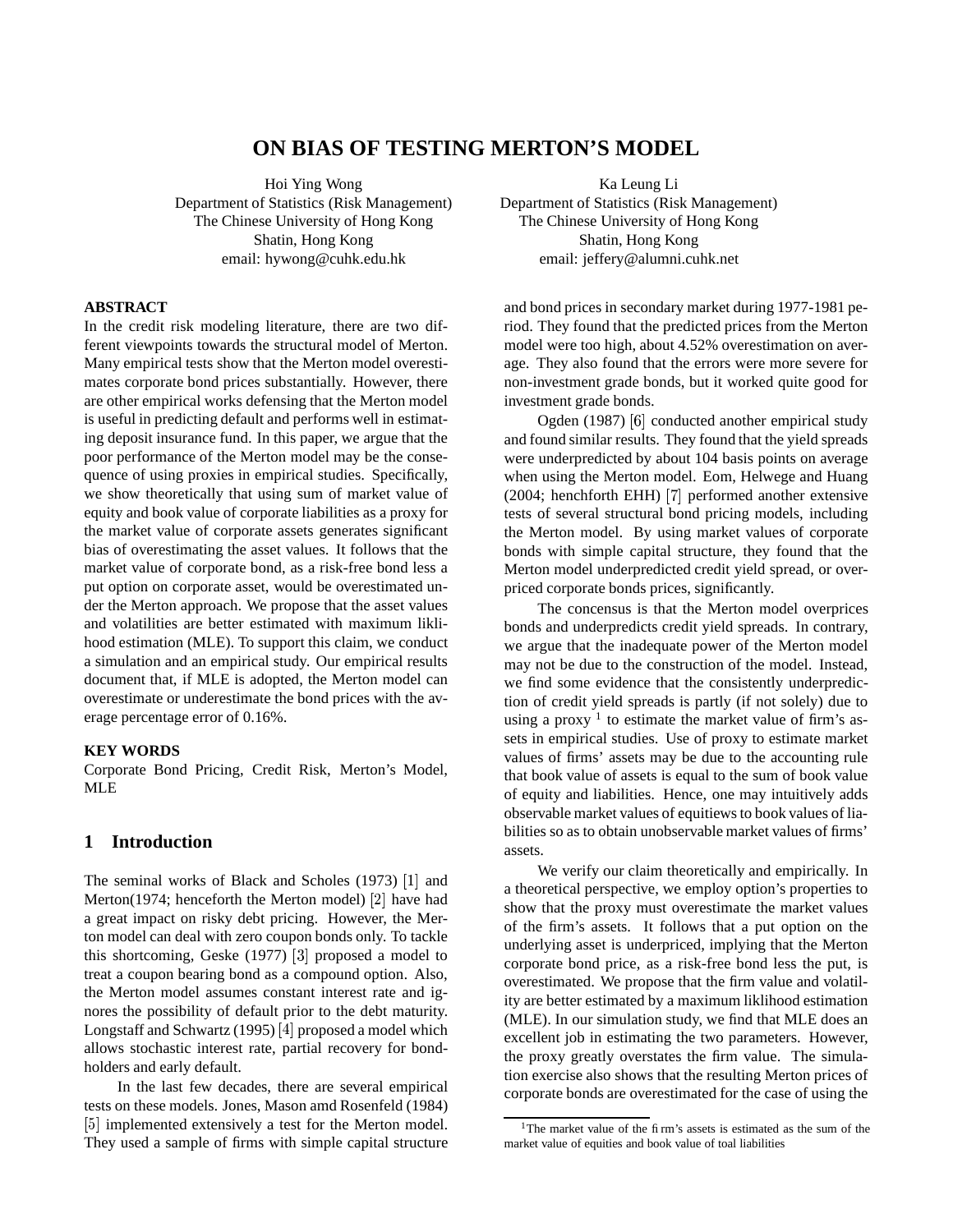proxy but archives a good prediction for the case of MLE.

Our empirical study further supports the claim. We follow the empirical construction of EHH (2004). That means we select corporate bonds according to their criteria and use their extended Merton model to compute corporate bond prices with recovery rate of 51.31%. The only difference is that we estimate market values of corporate assets with MLE instead of the proxy. Our result is so amazing that the Merton model can overprice or underprice corporate bonds with difference between predicted yield and true yield of 3 basis points on average. Hence, different to previous fellows' conclusions, we do not agree that the Merton model consistently overprices corporate bonds. However, the standard deviation for the percentage error is very large, meaning that the Merton model still has to be improved in many dimensions.

We believe that the model does not work well because there is no such a firm whose capital structure is as simple as the Merton's assumptions. Therefore, the EHH (2004) extended Merton model is indeed a partially wrong approach. Another reason is that it is very difficult to obtain other parameters, like the recovery rate. In this paper, we assume the recovery rate to be a constant of 53.31%, following EHH, which is just an another proxy.

The rest of the paper is organized as follows. Section 2 derives implications of using the proxy by financial arguments. Section 3 shows the simulations results of estimating bond prices, yields and credit yield spreads by the MLE approach and by the proxy approach. Section 4 shows the empirical results. Section 5 concludes this paper.

#### **2 Implications of proxy**

This section derives implications of using the proxy under the Merton framework. We find that the proxy leads to the result that market values of corporate assets are implicitly overestimated. After plugging into the model, no matter how accurate the other variables are and what empirical data are observed, corporate bond prices are overpredicted under the Merton model. The followings show that the results of overpricing of corporate bond when using the Merton model and extended Merton model is due to the inappropriate use of the proxy.

## **2.1 Zero coupon bonds**

Merton (1974) proposed a pricing formula for a zero coupon bond. If there is no intermediate default, the terminal payoff of a corporate bond will be the minimum of the promising payments  $(X)$  and the market value of assets at that time  $(V_T)$ . After discounting back and doing some simple calculations, it can be shown that current price of a corporate bond  $(BP_c)$  is equal to a risk-free bond, with the same maturity  $(T)$  and principal payment  $(X)$ , minus a put option  $(P(V, X, T))$  on the current market value of assets  $(V)$  with strike price equal to its principal payment  $(X)$  and

the same maturity  $T$ , i.e.,

$$
BP_c(0,T) = X \cdot D(0,T) - P(V, X, T), \tag{1}
$$

where  $D(0,T)$  denotes the price of risk-free (default-free) bond at time 0 with principal payment \$1 and maturity  $T$ .

In order to use this model, we have to obtain the market value of the firm's asset  $(V)$  in advance. As the asset value is not observable, EHH took a proxy that the estimated market value of assets  $(V_{prox}$ ) is the sum of total liabilities  $(X)$  and market value of equity  $(V_E)$ , i.e.,

$$
V_E = V_{prox y} - X,\t\t(2)
$$

Denote  $V_{true}$  as the true market value of assets. By using the standard call framework for securities valuation, and applying no arbitrage argument, we know that a call option premium must ahead its intrinsic value. Specifically,

$$
C(V_{true}, X, T) = V_E = V_{proxy} - X < C(V_{proxy}, X, T), \tag{3}
$$

Since call option is an increasing function of its underlying asset, which is  $V$  in (3), we can see that EHH has effectively overestimated the market value of firm's assets, i.e.,  $V_{prox} > V_{true}$ . As the market value of assets has been overestimated, the corresponding put option in equation (1) is underestimated as a results. So, the predicted price of corporate bonds will be too high and thus predicted yield spreads will be underestimated. This accounts for the EHH findings for zero coupon bonds.

### **2.2 Coupon bearing bonds**

Since Merton (1974) model can deal with only zero coupon bonds, EHH introduced an extended Merton model for coupon bearing bonds. In fact, they treat a coupon bond as a portfolio of zero coupon bonds. Hence, with similar notation and annual coupon rate  $c$ , the formula of a corporate bond paying semiannual coupons can be simplified as

$$
BP_c(0, T)
$$
  
= 
$$
\sum_{i=1}^{N-1} \left[ \frac{Xc}{2} D(0, t_i) - P(\frac{Xc}{2}, V, t_i) \right]
$$
  
+ 
$$
\left[ X(1 + \frac{c}{2}) \cdot D(0, T) - P(X(1 + \frac{c}{2}), V, T) \right] (4)
$$

where we have N coupon paying dates of  $\{t_1, t_2, \dots, t_N\}$ and  $t_N = T$ .

Once again, if we use the overstated market value of assets, the corresponding put options in equation (4) will be underestimated. This makes the predicted price of corporate bonds be too high and thus predicted yield spreads will be underestimated. This accounts for the EHH findings for coupon bearing bonds for recovery rate equal one. Suupose recovery rate  $(w)$  not equals to one, after doing some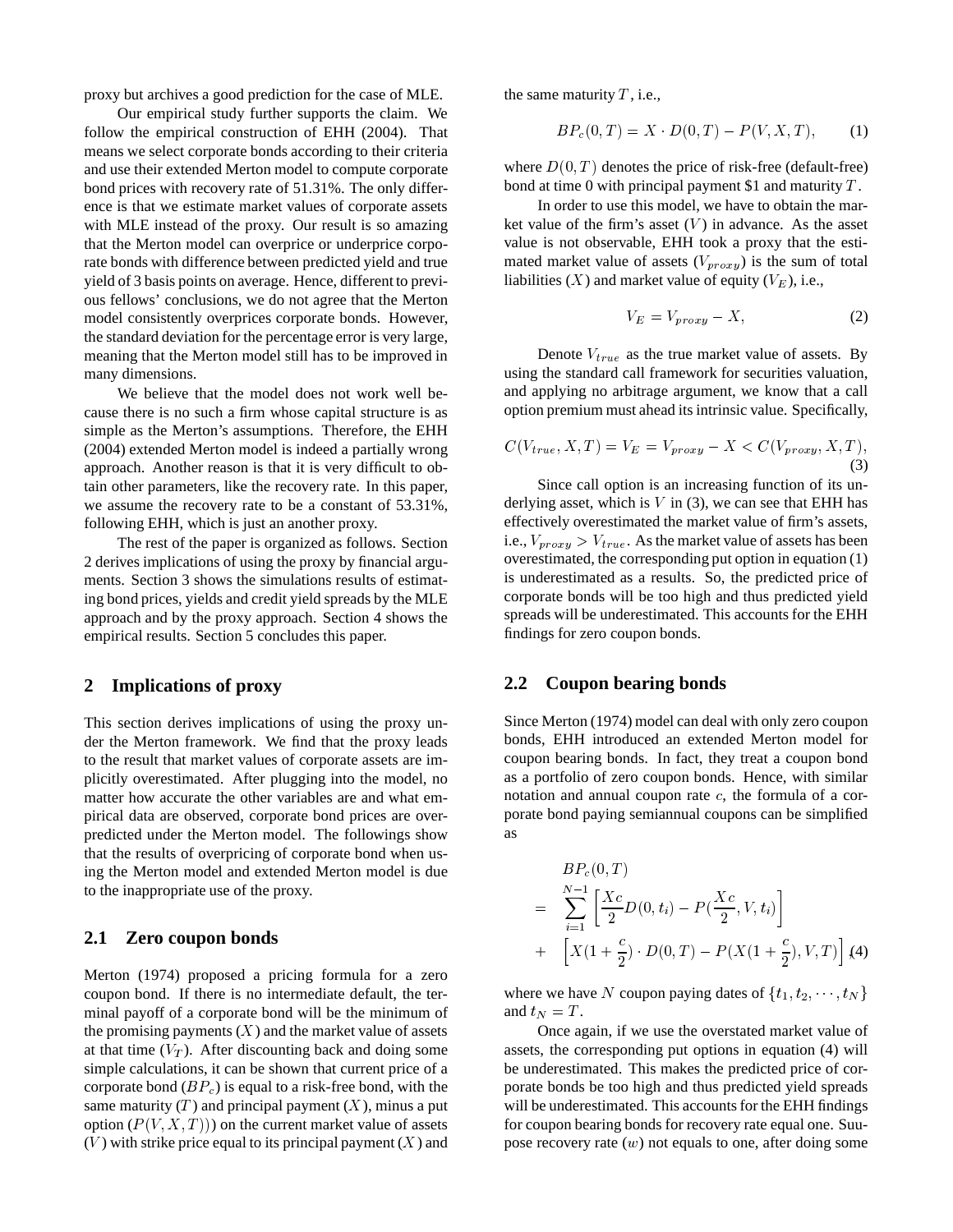calculations, we can simplify the extended Merton model, proposed by EHH(2004), as

$$
BP_c(0, T)
$$
  
= 
$$
\sum_{i=1}^{N-1} D(0, t_i) \left[ \frac{Xc}{2} - f(V_T, \frac{Xc}{2}) \right]
$$
  
+ 
$$
D(0, T) \left\{ X(1 + \frac{c}{2}) - f\left[ V_T, X(1 + \frac{c}{2}) \right] \right\}, (5)
$$
  
where  

$$
f(V, y)
$$
  
= 
$$
(1 - w)yE^{Q}[I(V_T < K)]
$$
  
+ 
$$
E^{Q}[\max(y - V_T)I(V_T < K)]
$$

also, we see that, when V decreases, both terms in  $f(V, y)$ increase, implying that a corporate bond can be thought of a riskless bond minus a decreasing function of  $V$ . Hence, if we use the overstated market value of assets, the corresponding corporate bond price will be overestimated.

# **3 Simulation**

Since we have seen that the proxy estimation of market values of assets generates errors, we use another method to obtain market values of assets from market data. We follow the idea of Duan  $(1994)$   $[8]$  of using maximum likelihood estimator (MLE) approach to estimate. We first observe a series of market values of equity (stock prices), then regard them as standard call options on market values of assets with strike price equal to its liabilities. After using MLE to find out an estimate of volatility of market value of assets, we can compute the market values of assets inversely. Using these estimates, we get predicted prices and yields of corporate bonds. By comparing the actual prices and the predicted prices, we justify the MLE approach is a good method to estimate assets volatility and market values of assets.

#### **3.1 The MLE approach**

Before going into details of our simulation procedures and results, we revisit the MLE approach proposed by Duan (1994). In fact, Duan, Gauthier, Simonato and Zaanoun  $(2003)$  [9] extended the framework to have surviviorship consideration. This feature is suitable for models with early default in each refinancing points, which is not applicable for the Merton model. Furthermore, our purpose is to compare the performances of using proxy and MLE approach, we agree that it may be better if we consider survivorship. However, for the sake of brevity, we do not consider it.

As usual, we assume that the underlying asset price evolves as the Black-Scholes dynamics, i.e.,

$$
d\ln V_t = (\mu - \sigma^2/2)dt + \sigma dZ_t, \qquad (6)
$$

where  $V_t$  is the market value of assets at time t,  $\mu$  is the drift of the business,  $\sigma$  is the asset volatility and  $Z_t$  is a standard Wiener process. Under the physical probability measure, the density function of  $\ln V_t$  is given by

$$
g(v_i|v_{i-1})
$$
\n
$$
= \frac{1}{\sigma\sqrt{2\pi(t_i - t_{i-1})}}
$$
\n
$$
\times \exp\left\{-\frac{[v_i - v_{i-1} - (\mu - \sigma^2/2)(t_i - t_{i-1})]^2}{2\sigma^2(t_i - t_{i-1})}\right\},\tag{7}
$$

If we view the market value of equity  $(V_E)$  as a standard call option on market value of assets  $(V)$ , then we have the risk-neutral price of the equity as

$$
V_E = V \cdot N(d_1) - X e^{-rT} \cdot N(d_2), \tag{8}
$$

where  $X$  is the book value of corporate liabilities,  $r$  is the risk-free rate, T is maturity,  $\sigma$  is asset volatility,  $N()$  is the cumulative distribution for a standard normal random variable and

$$
d_1 = \frac{\ln(V/X) + (r + \sigma^2/2)}{\sigma\sqrt{T}} ,
$$
  
\n
$$
d_2 = \frac{\ln(V/X) + (r - \sigma^2/2)}{\sigma\sqrt{T}}.
$$

the contract of the contract of the

Since we make our inference based on the observed market values of equity, we can set the log likelihood function of  $\mu$  and  $\sigma$  by

$$
L(\mu, \sigma) = \sum_{i=2}^{n} \ln f(V_E^i | V_E^{i-1}, \mu, \sigma), \quad V_E^i \equiv V_E(t_i).
$$

After applying standard change of variable technique, we obtain

$$
f(V_E^i|V_E^{i-1}, \mu, \sigma) = g(v_i|v_{i-1}, \mu, \sigma) \times (v_{i-1} \cdot N(d_1)|_{V = v_{i-1}})^{-1}.
$$

Hence, the log-likelihood function reads

$$
L(\mu, \sigma) = \sum_{i=2}^{n} [\ln g(v_i | v_{i-1}) - \ln(v_{i-1} \cdot N(d_1) |_{V=v_{i-1}})].
$$
\n(9)

We estimate parameters by solving the following optimization problem:

$$
\max_{\mu,\sigma} L(\mu,\sigma)
$$
  
s.t.  $V_E(t_i) = C(t_i, V(t_i),\sigma), \ \forall \ i = 1, 2, \cdots, n.$ 

After that, the firm values  $(V(t_i))$  are obtained inversely through the constrain, one line ahead.

#### **3.2 Simulation procedures**

In this simulation exercise, we use  $r = 6.5\%$ ,  $\sigma = 0.25$  and initial firm value of 1. One year (260-days) sample paths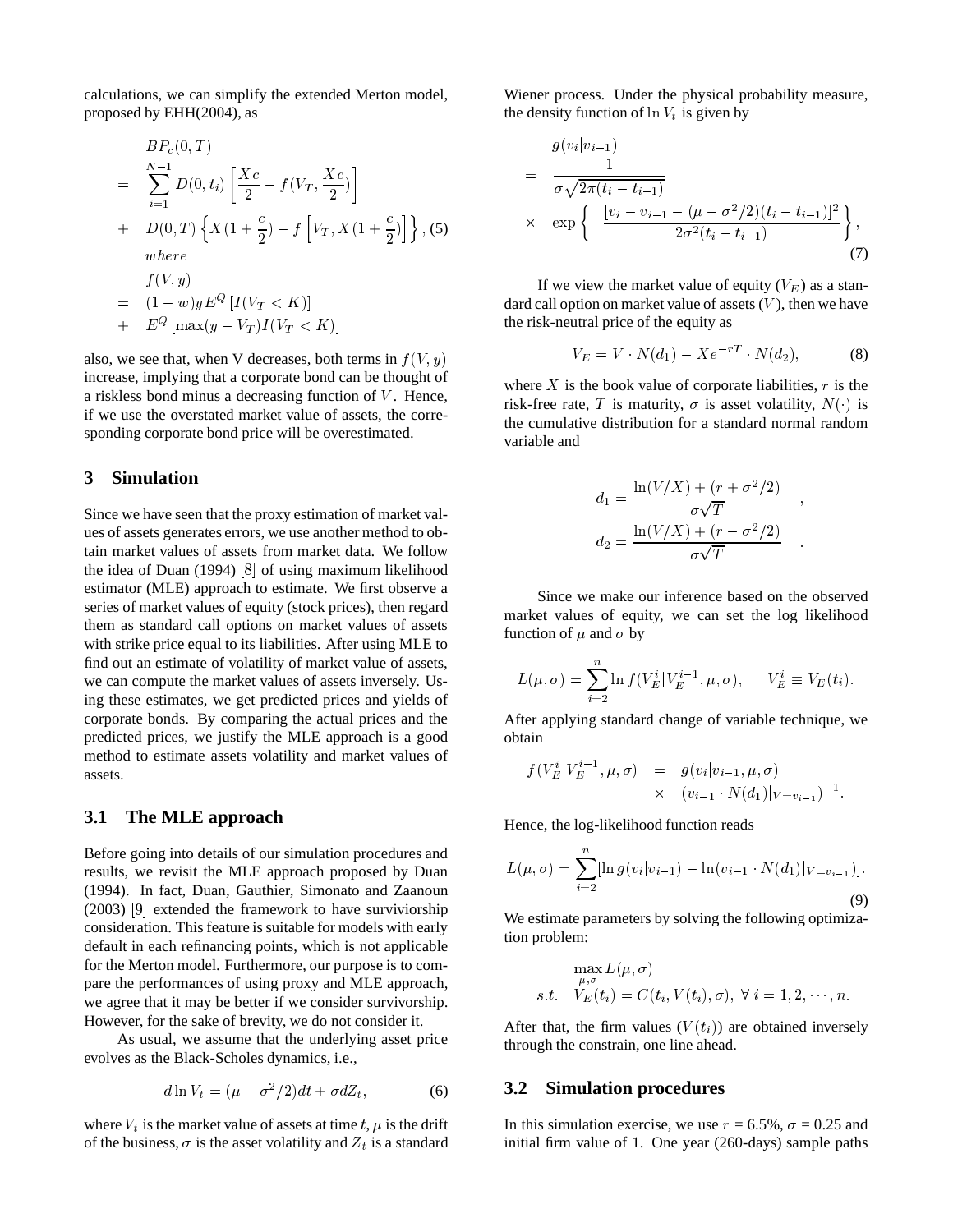are generated according to the Black-Scholes dynamics of (5). We consider 4 values of debt maturities. They are 2, 5, 10 and 20 years. The face value of the debt takes three values, 0.3, 0.5 and 0.7, representing different leverage level (or creditworthiness) of a company. The higher the face value the lower the credit quality of the firm. Based on the Merton model, we compute market values of corporate equities by the standard call option formula.

Suppose the extended Merton model is a correct framework to price corporate bonds in a virtual economy. This simulation , on one hand, attempts to show that the proxy would lead to a wrong message that the extended Merton model overprices corporate bonds. On the other hand, we would like to check the performance of MLE. Therefore, we compute extended Merton prices of bonds with the generated firm values. These corporate bond values are regarded as market observable bond prices.

The remaining procedures are summarized as follows.

- 1. Use the market value of equity and the method of MLE to back out the asset volatility and the implied market value of assets, then plug them into the extended Merton model to find out the predicted price and credit yield spread.
- 2. Use the proxy to find an estimated market value of Use the proxy to find an estimated market value of assets, and the relationship  $\sigma_e = \sigma_v \frac{V_t}{S} \frac{\partial S_t}{\partial V}^2$  to find out the 150-day historical volatility, and then use these estimates to find out the price and credit yield spread. This step follows the approach of EHH exactly.

We then compare the credit yield spreads and bond prices obtained from the two approaches.

# **3.3 Simulation results**

The results of simulation are given in Table 1, we present the results as the percentage errors in prices, yields and credit yield spreads (comparing with true prices, yields and spreads) by using the MLE and the proxy.

Table 1 shows that average percentage errors in prices and yields of MLE approach are very close to zero, regardless of coupon rate, maturity and leverage level. This indicates that the MLE approach does a good job in estimating firm values and volatilities.

However, if we use the proxy to estimate market value of assets and asset volatility, average percentage errors in prices are positive, while those in yields and yields spreads are negative in all cases. To illustrate ideas graphically, we construct Figure 1a-d. Figure 1a plots the percentage errors of yields against debt maturities for all bonds. We see that the error points of MLE locate around zero; whereas, those of the proxy approach are always negative. Therefore, the proxy approach underestimates the yield quite substantially. We further disaggregate bonds into different credit categories in Figure 1b-d. It is seen that the proxy pricing errors are the most severe for short maturity junk bonds. This observation explains the findings of EHH.

Results obtained from our simulation further assure that the proxy approach to estimate market value of assets is inappropriate. Even though we have a correct corporate bond pricing model in hand, we still overprice corporate bonds if the proxy is used. This hidden bias against structural models in security valuation have been mentioned in Wong and Choi  $(2004)$   $[10]$  . However, we are the first one observing its effect in corporate bond pricing models.

#### **4 Empirical test**

Evidence supporting our claim is in theoretical basis and simulation basis so far. To gain empirical evidence, this section carries out an empirical study to see if extended Merton model always overprices corporate bonds. A comparison between the proxy and the MLE approaches are made based on this set of empirical data.

### **4.1 Criteria of choosing bonds**

Following the idea of EHH, we choose those bonds with simple capital structure and sufficient equity data. Bond prices on the last trading day of each December for the period 1986-1996 can be obtained in the Fixed Income Database. We choose non-callable and non-putable bonds issued by industrial and transportation firms. Furthermore, we exclude bonds with matrix prices and those with maturities less than one year. There are nearly 7,000 bonds that meet these criteria.

In order to have simple capital structure, we choose firms with only one or two public bonds. Also, we exclude sinkable and subordinated bonds. Next, we use a Moody's product, Rating Interactive, to further study characteristics of the firms. We choose firms with organization type as corporation and exclude those firms with non-US domicile. Furthermore, we exclude those firms with broad industry as finance, real estate finance, public utility, insurance and banking. We have 2,033 bonds on hand.

Lastly, we use Datastream to download the market value of equity from 1986 and 1996. Also, we use Compu-Stat to download total liabilities and equity yields throughout this period. At last, our sample contains 1,216 bonds issued by 253 firms.

# **4.2 Other parameters**

The prices of 1,216 bonds are downloaded from Fixed Income Database. Market values of equities and dividend yields are obtained from Datastream and CompuStat, respectively. We follow the idea of EHH, to set the default point as the total liabilities of the firms, which can be obtained from CompuStat.

 ${}^{2}S_{t}$  and  $V_{t}$  denote the market value of equity and assets at time t respectively, while  $\sigma_e$  and  $\sigma_v$  denote volatility of assets and equity at time  $t$  respectively.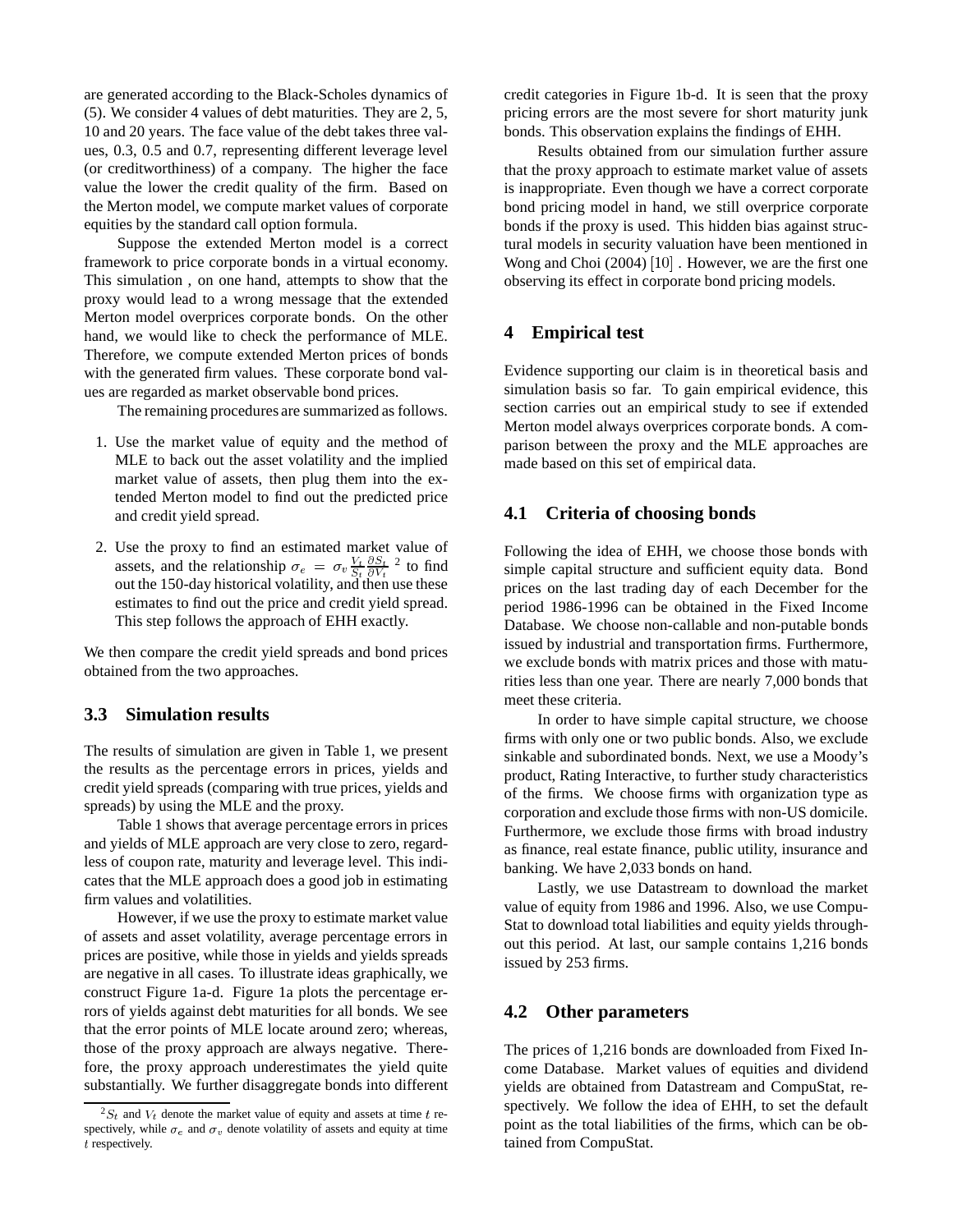For interest rate, we download the data from the Constant Maturity Treasury series reported in the Federal Reserve Board's H15 release. Since the data is available only for finite numbers of maturities, we follow EHH to use the reported interest rates to fit Nelson-Siegel (1987) [11] yield curve model. In this way, we estimate all parameters except market value of firm's assets, asset volatility, asset payout ratio and recovery rate.

For asset payout ratio  $(\delta)$ , we estimated it as equity payout ratio, multiplied by market value of equity  $(V_E)$  and then divided it by market value of firm's assets. $(V)$ , while equity payout ratio is obtained by annual dividend  $(D)$ , and then divided it by the sum of annual dividend and market value of equity, i.e.,

$$
\delta = \frac{D}{D + V_E} \cdot \frac{V_E}{V}
$$
 (10)

For recovery rate, we found that if we set recovery rate as one, we indeed ignored the role of total liabilities when pricing a corporate bond by extended Merton model. Hence, by making use of a research on recovery rate by Keenan, Shtofrin and Sobehart  $(1999)$  [12], we set the recovery rate as 51.31% in order to respect the role of total liabilities. EHH also employed this approximation.

Lastly, for the market value of firm's assets and asset volatilities, we use two approaches to estimate. Under the proxy approach, market value of firm's assets are equal to sum of market value of equity and total liabilities, and assets volatilities are estimated using 150 historical volatility that has been discussed above. Under the MLE approach, for each firm and each year, we use one-year series of market value of equity and the average value of riskfree rate throughout that year to estimate the asset volatility, and then use this value to back out market value of assets.

# **4.3 Empirical results**

The empirical results are summarized in Table 2, Table 3 and Table 4. We observe that the average percentage errors in pricing are 2.38%, by the MLE, and 7.66%, by the proxy approach. For the average percentage errors in yields, the percentage errors are -1.01% and -15.26% with MLE and the proxy respectively. For the average differences between predicted yields and true yields, the errors are 3 and -130 basis points by the MLE and proxy approach respectively. The results show that the average percentage errors in pricing and yields by the MLE approach are not as severe as those by the proxy. However, the MLE approach gives very accurate estimations of yields on average.

For absolute pricing errors, we can see that there are 57 and 17 firms with errors less than 1%, 571 and 446 firms less than 5%, and 935 and 890 firms less than 10% respectively by using MLE and proxy approach respectively. For absolute percentage errors in yields, we can see that there are 20 and 4 firms with errors less than 1%, 146 and 33 firms less than 5%, and 449 and 250 firms less than 10%

respectively by using MLE and proxy approach respectively. For differences between predicted yields and true yields, there are 25 and 5 firms with errors less than 10 basis points, 215 and 74 firms less than 50 basis points and 647 and 477 firms less than 100 basis points. We can see that the numbers of firms within a certain errors is greater by using the MLE approach than those by proxy. Hence, these results further justify that our MLE approach to estimate market value of assets and asset volatilities is better than traditional proxy approach.

# **5 Conclusion**

This article shows that the importance of choosing a suitable method to estimate market value of firm's assets and asset volatilities when using structural models to price corporate bonds. By using theoretical arguments and implementing simulation, we show that the use of proxy approach to estimate market values of assets implicitly overestimate corporate bonds. An MLE approach is proposed to estimate market values of assets when testing validity of structural models. Lastly, our empirical results suggest that the Merton model may work well not only if we should find out accurate estimates of assets payout ratios and recovery rate, but also use the MLE approach to estimate market values of assets and asset volatilities.

#### **REFERENCES**

- [1] F. Black and M. Scholes, The pricing of options and corporate liabilities, *Journal of Political Economy*, 81, 1973, 637-654.
- [2] R.C. Merton, On the pricing of corporate debts: the risk structure of interest rates, *Journal of Finance*, 29, 1974, 449-470.
- [3] R. Geske, The valuation of corporate liabilities as compund options, *Journal of Financial and Quantitative Analysis*, 12, 1997, 541-552.
- [4] F. Longstaff and E. Schwartz, A simple approach to valuing risky fixed and floating rate debt, *Journal of Finance*, 50, 1995, 789-819.
- [5] E. P. Jones, S. Mason and E. Rosenfeld, Contingent claims analysis of corporate capital structures: an empirical investigations, *Journal of Finance*, 39, 1984, 611-625.
- [6] J. Ogden, Determinants of ratings and yields on corporate bonds: Tests of the contingent claims model, *The Journal of Financial Research*, 10, 1987, 329-339.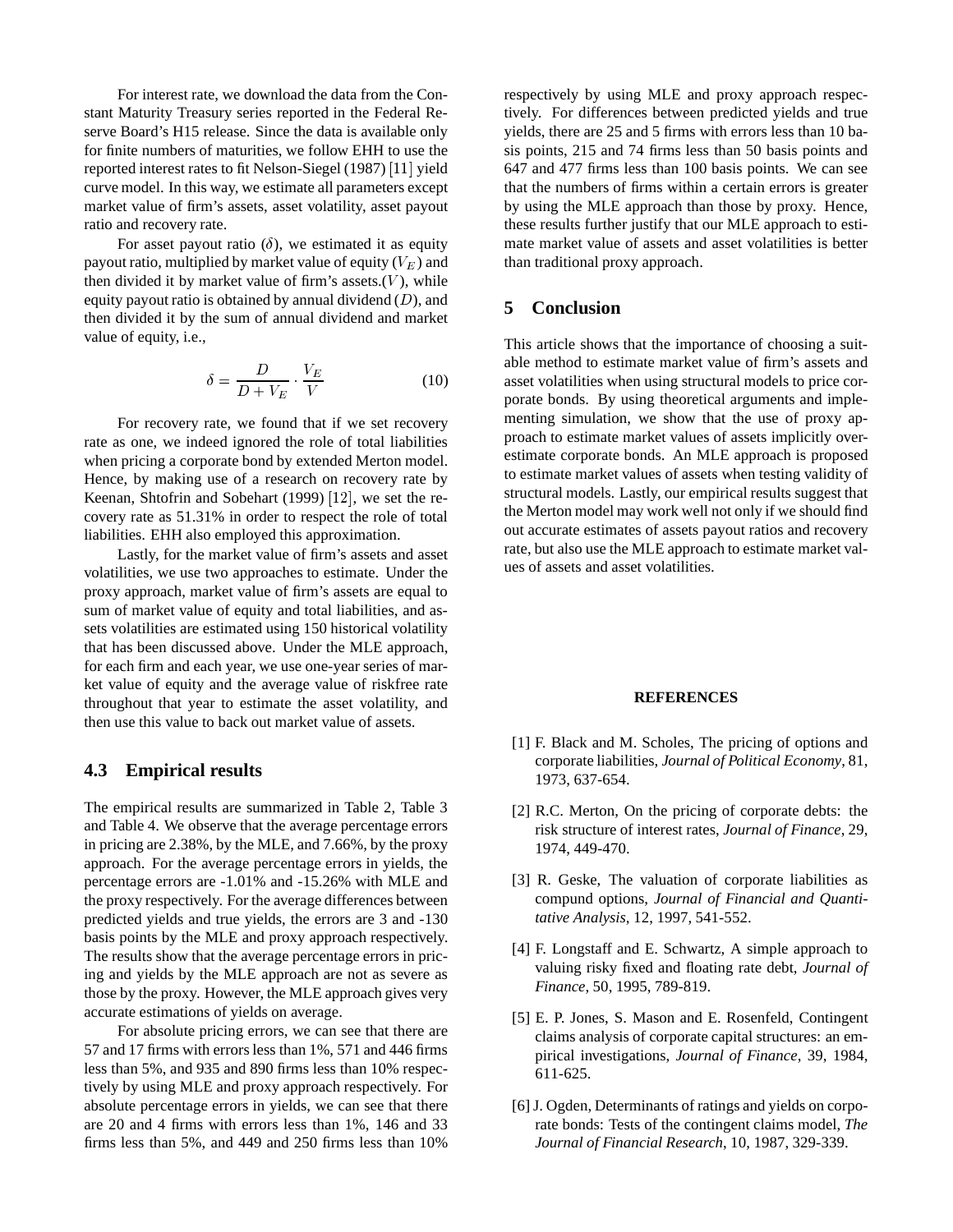- [7] Y. H. Eom, J. Helwege and J. Z. Huang, Structural models of corporate bond pricing: an empirical analysis, *Review of Financial Studies*, 17, 2004, 499-544.
- [8] J. C. Duan, Maximum likelihood estimation using price data of the derivative contract, *Mathematical Finance*, 4(2), 1994, 155-167. Correction: Maximum likelihood estimation using price data of the derivative contract (Mathematical Finance 1994, 4/2, 155V167), *Mathematical Finance*, 10(4), 2000, 461-462.
- [9[ J. C. Duan, G. Gauthier, J.G. Simonato and S. Zaanoun, Estimating Merton's Model by Maximum Likelihood with Survivorship Consideration, *Working paper, University of Toronto*, 2003.
- [10] H. Y. Wong and T. W. Choi, Estimating default barriers from market information, *Working paper, Chinese University of Hong Kong*, 2004.
- [11] C. Nelson and A. Siegel, Parsimonious modeling of yield curves, *Journal of Business*, 60, 1987, 473-489.
- [12] S. C. Keenan, I. Shtogrin and J. Sobehart, Historical default rates of corporate bond issuers *Moody's Investor's service*, January, 1999.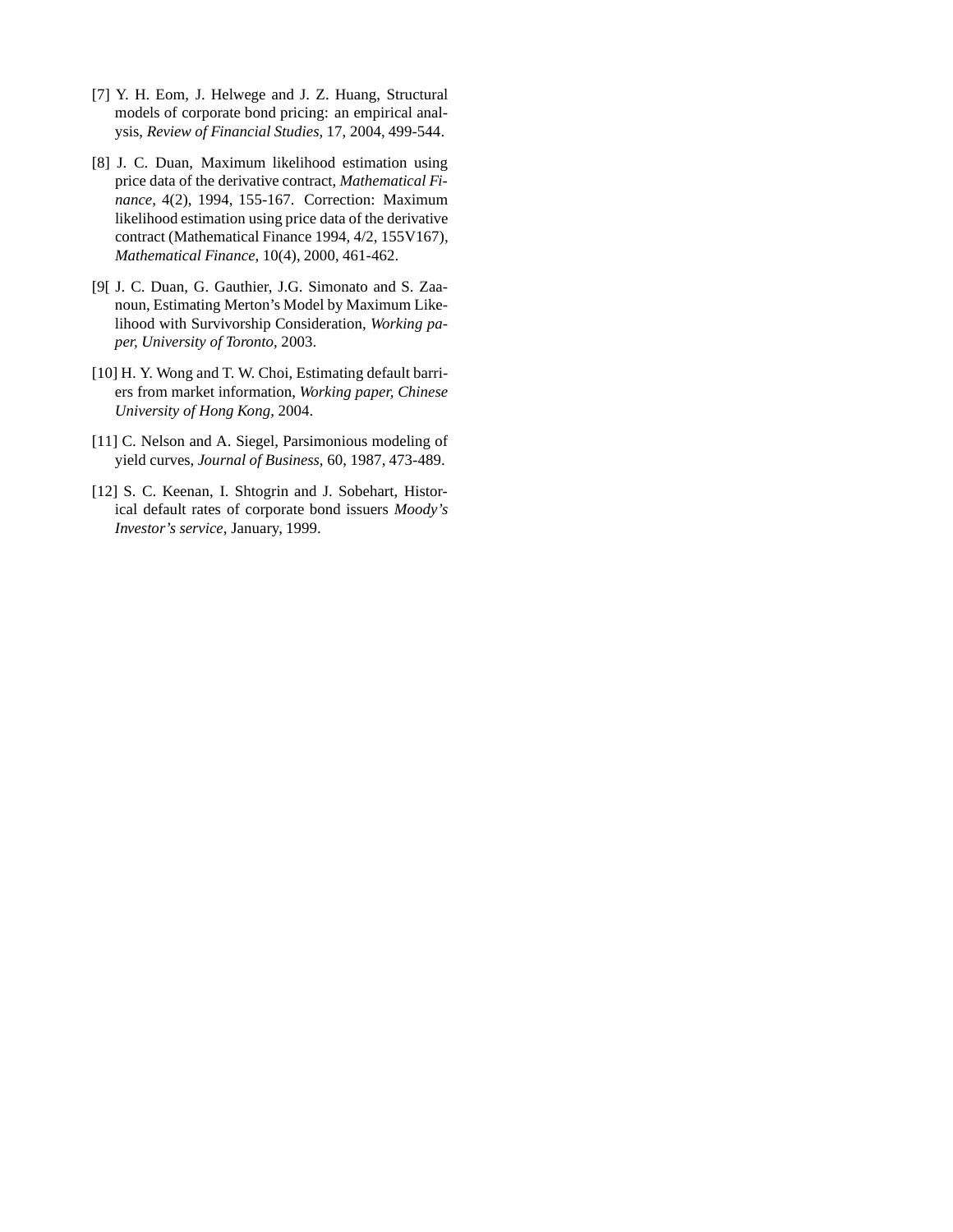|                                                  | by MLE approach: |            | by proxy:  |            |            |             |
|--------------------------------------------------|------------------|------------|------------|------------|------------|-------------|
|                                                  | % error          | % error    | % error    | % error    | % error    | % error     |
|                                                  | in prices        | in yields  | in spreads | in prices  | in yields  | in spreads  |
|                                                  |                  |            |            |            |            |             |
| Characteristics                                  | Mean             | Mean       | Mean       | Mean       | Mean       | Mean        |
|                                                  | (S.D.)           | (S.D.)     | (S.D.)     | (S.D.)     | (S.D.)     | (S.D.)      |
| Panel A: Different levels of coupon rate:        |                  |            |            |            |            |             |
| $c = 0\%$                                        | 0.06%            | $-0.10%$   | $-4.14%$   | 1.37%      | $-2.53%$   | $-93.22\%$  |
|                                                  | $(0.10\%)$       | $(0.18\%)$ | $(3.08\%)$ | $(2.04\%)$ | $(5.48\%)$ | $(12.81\%)$ |
| $c = 8%$                                         | 0.03%            | $-0.09\%$  | $-4.09\%$  | 0.75%      | $-2.35%$   | $-92.28%$   |
|                                                  | $(0.05\%)$       | $(0.18\%)$ | $(3.96\%)$ | $(1.26\%)$ | $(5.64\%)$ | $(14.64\%)$ |
|                                                  |                  |            |            |            |            |             |
| Panel B: Different levels of total liabilities:  |                  |            |            |            |            |             |
| $X = 0.3$                                        | $0.00\%$         | $-0.01%$   | $-2.92\%$  | 0.15%      | $-0.22%$   | -86.89%     |
|                                                  | $(0.01\%)$       | $(0.01\%)$ | $(3.84\%)$ | $(0.31\%)$ | $(0.48\%)$ | $(20.98\%)$ |
| $X = 0.5$                                        | 0.03%            | $-0.05%$   | $-4.08%$   | 0.77%      | $-1.64%$   | $-94.68%$   |
|                                                  | $(0.04\%)$       | $(0.07\%)$ | $(2.56\%)$ | $(1.05\%)$ | $(3.08\%)$ | $(7.12\%)$  |
| $X = 0.7$                                        | 0.10%            | $-0.22%$   | $-5.35%$   | 2.25%      | $-5.45%$   | $-96.69%$   |
|                                                  | $(0.11\%)$       | $(0.26\%)$ | $(3.69\%)$ | $(2.33\%)$ | $(8.28\%)$ | $(4.88\%)$  |
|                                                  |                  |            |            |            |            |             |
| Panel C: Different levels of time to maturities: |                  |            |            |            |            |             |
| $T = 2$                                          | 0.03%            | $-0.15%$   | $-4.50%$   | 0.70%      | $-4.21%$   | $-93.77\%$  |
|                                                  | $(0.05\%)$       | $(0.28\%)$ | $(5.08\%)$ | $(1.44\%)$ | $(8.95\%)$ | $(22.86\%)$ |
| $T = 5$                                          | 0.05%            | $-0.11%$   | $-3.86%$   | 1.18%      | $-3.06\%$  | -95.34%     |
|                                                  | $(0.07\%)$       | $(0.18\%)$ | $(2.66\%)$ | $(1.86\%)$ | $(5.36\%)$ | $(5.70\%)$  |
| $T = 10$                                         | 0.05%            | $-0.07\%$  | $-3.83\%$  | 1.26%      | $-1.71%$   | -91.83%     |
|                                                  | $(0.09\%)$       | $(0.11\%)$ | $(2.71\%)$ | $(1.84\%)$ | $(2.69\%)$ | $(8.66\%)$  |
| $T = 20$                                         | 0.06%            | $-0.04%$   | $-4.27%$   | 1.10%      | $-0.77%$   | $-90.08%$   |
|                                                  | $(0.10\%)$       | $(0.06\%)$ | $(3.15\%)$ | $(1.69\%)$ | $(1.12\%)$ | $(10.67\%)$ |

Simulation results of percentage errors in prices, yields and spreads by using MLE and proxy to estimate market value of assets

Table 1:

*Table 1 presents the mean and standard deviation (in percentages) of percentage errors in prices, yield and credit yield spreads using the MLE approach and proxy when using simulation data. The percentage errors in prices are calculated as predicted prices minus true prices, and then divided by true prices, similar calculations for percentage errors in yields and spreads*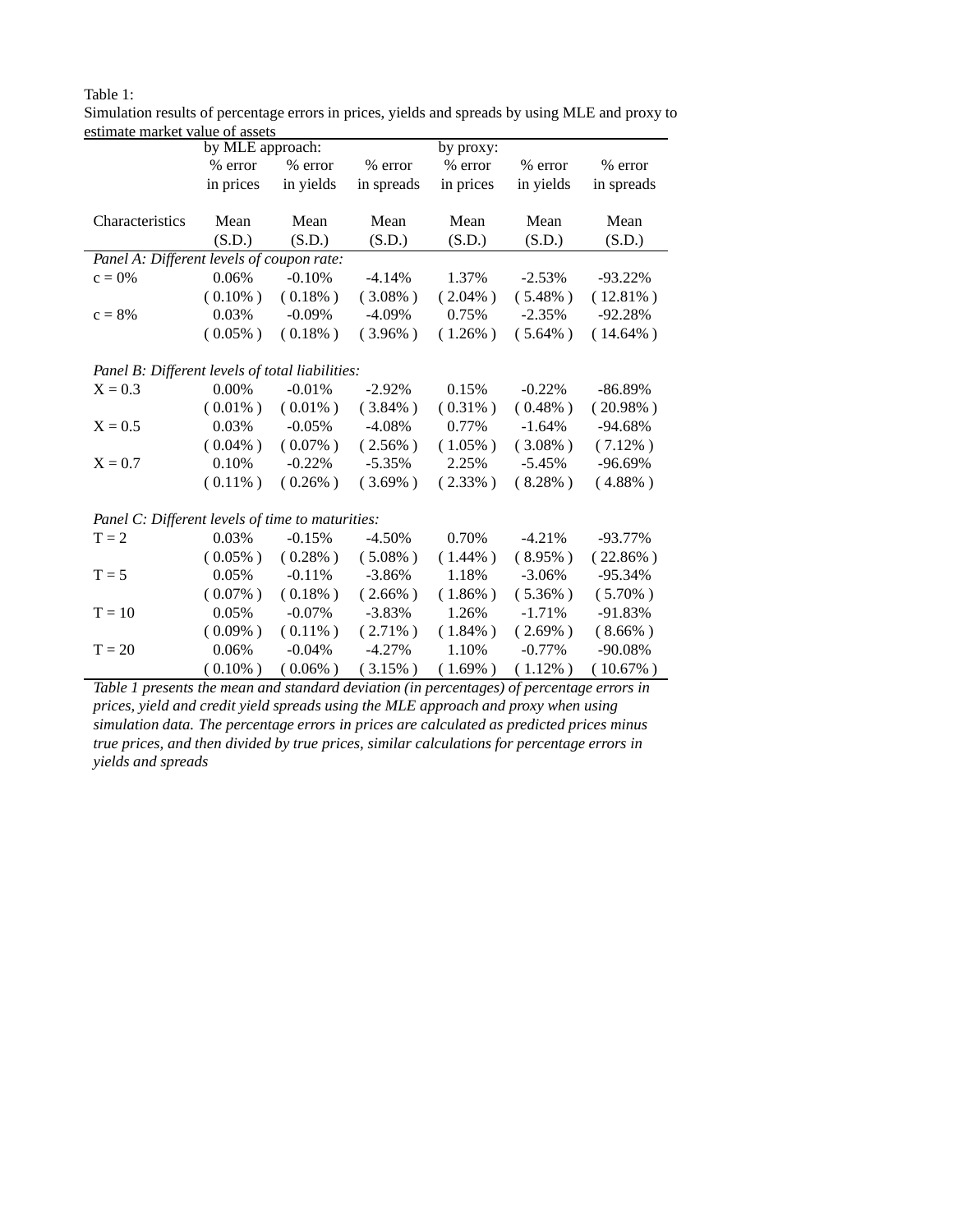#### Table 2

| $\mu$ , while $\mu$ is the state $\mu$ . The second section of the state of the second second section of $\mu$ |                      |                      |                                |  |  |
|----------------------------------------------------------------------------------------------------------------|----------------------|----------------------|--------------------------------|--|--|
|                                                                                                                | Mean of % errors     | Mean of % errors     | Mean of difference between     |  |  |
| Methods of estimation                                                                                          | in prices            | in yields            | predicted yield and true yield |  |  |
|                                                                                                                | (Standard deviation) | (Standard deviation) | (Standard deviation)           |  |  |
|                                                                                                                | 7.66%                | $-15.26\%$           | $-1.30\%$                      |  |  |
| proxy                                                                                                          | $(6.95\%)$           | (13.77%)             | $(1.28\%)$                     |  |  |
|                                                                                                                | 2.38%                | $-1.01\%$            | 0.03%                          |  |  |
| <b>MLE</b>                                                                                                     | $(9.78\%)$           | (36.18%)             | $(3.36\%)$                     |  |  |

Empirical results of percentage errors in prices and yields, difference between predicted yield and true yield by using MLE and proxy to estimate market value of assets

*Table 2 presents the mean and standard deviation (in percentages) of the percentage errors in prices and yield using the MLE approach and proxy when using empirical data. The definition of percentage errors in prices and yields are the same as those in table 1*

#### Table 3

| A comparison of number of firms with percentage errors in prices and yields within a certain range |                        |                       |                        |  |  |
|----------------------------------------------------------------------------------------------------|------------------------|-----------------------|------------------------|--|--|
|                                                                                                    | Number of firms        | Number of firms       | Number of firms        |  |  |
| Method of estimation                                                                               | with errors within 1\% | with errors within 5% | with errors within 10% |  |  |
| Panel A: Percentage errors in prices:                                                              |                        |                       |                        |  |  |
| proxy                                                                                              |                        | 446                   | 890                    |  |  |
| <b>MLE</b>                                                                                         | 57                     | 571                   | 935                    |  |  |
| Panel B: Percentage errors in yields:                                                              |                        |                       |                        |  |  |
| proxy                                                                                              | 4                      | 33                    | 250                    |  |  |
| <b>MLE</b>                                                                                         | 20                     | 146                   | 449                    |  |  |

*Table 3 presents the number of firms with percentage errors in prices and yields within one, five and ten percentage when using MLE and proxy to estimate market value of assets. The definition of percentage errors in prices and yields are the same as those in table 1.*

#### Table 4

A comparison of number of firms with differences between predicted yields and true yields within a certain range

| Method of                             | Number of firms           | Number of firms | Number of firms                                      |
|---------------------------------------|---------------------------|-----------------|------------------------------------------------------|
| estimation                            | with errors within 10 bps |                 | with errors within 50 bps with errors within 100 bps |
| Panel A: Percentage errors in prices: |                           |                 |                                                      |
| proxy                                 |                           | 74              | 477                                                  |
| MLE.                                  | 25                        | 215             | 647                                                  |

*Table 4 presents the number of firms with differences between predicted yields and true yields within ten, fifty and one hundred basis points (bps) when using MLE and proxy to estimate market value of assets. The definition of differences between predicted yields and true yields are predictes yields minus true yields.*